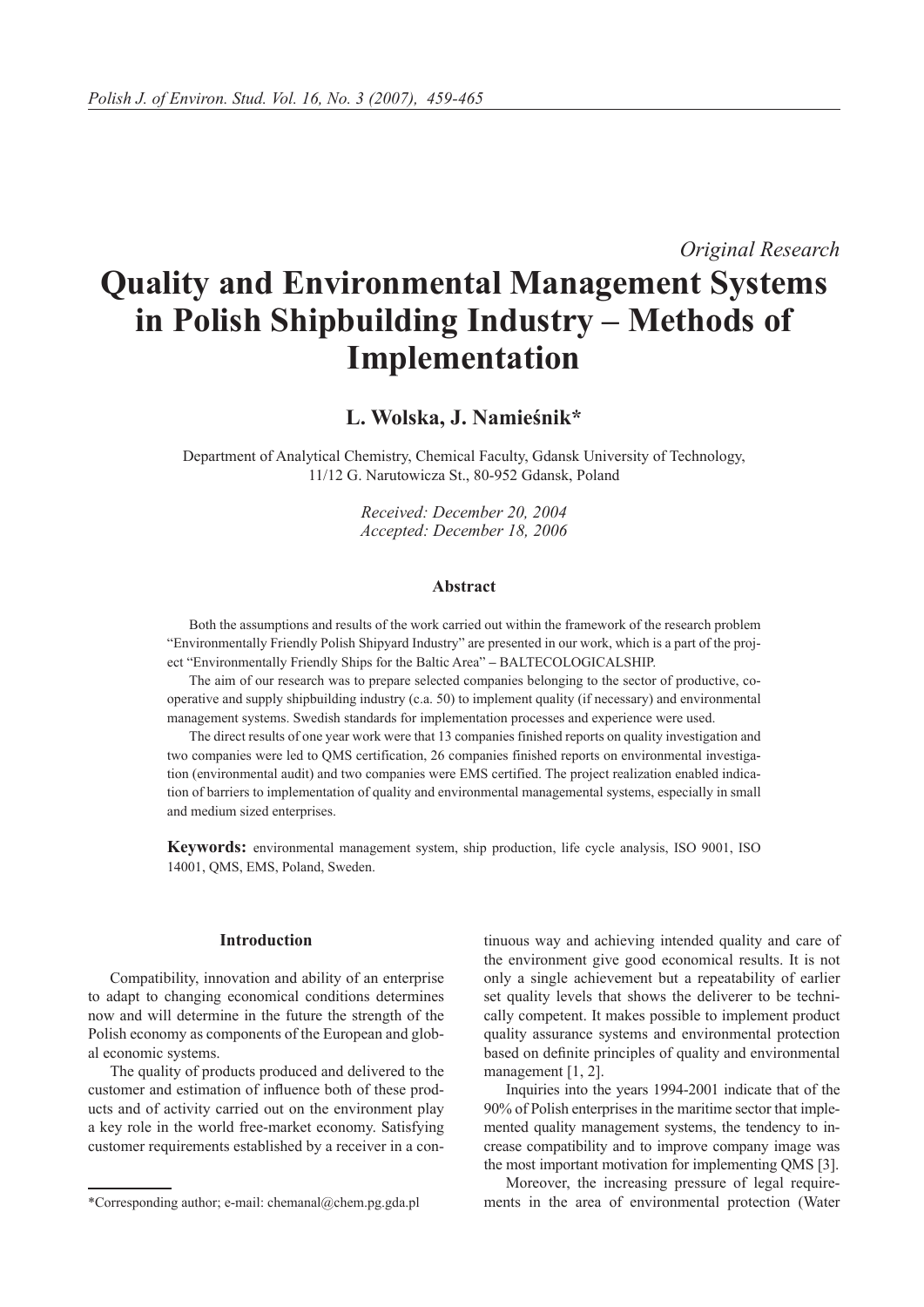Directive 2000/60/EC, Directive 2003/4/EC on access to information on the environment, Directive 2001/42/EC on the strategic environmental assessment, and other directives) means that companies must also take this aspect into account in their activities.

Due to historical conditions, Polish enterprises have a lot to do in this area.

Such general remarks were the grounds of the project BALTECOLOGICALSHIP, which was realized within the framework of EUREKA program financed by the European Union [4].

The project aim was to create technically advanced, environmentally friendly and cost-effective ships for transportation of liquid, solid and modularized goods in the Baltic Sea and to develop competitive, high quality and cost effective methods for design and production of such ships. The technological and business risk management models were applied and certification procedures for production infrastructure were performed.

The expected results were to design specific types of technically advanced, environmentally friendly and costeffective ships satisfying requirements of the Baltic Sea area. Such ships would be characterized by lower emissions and smaller amounts of waste, better efficiency in terms of internal space planning, lower level of environmental pollution during the building process and lower cost of building by adaptation of progressive building strategy.

The essential element behind this undertaking is to put modern management as well as quality and environmental inspection systems into effect. In this connection the research committee granted financial resources to "*Environmentally Friendly Polish Shipyard Industry,"* which was realized within the period 01.03.2003 and 31.05.2004 in the Chemical Faculty of Gdańsk University of Technology (GUT).

The analysis of the progress of companies in the field of environmental protection standards fulfilment is required to realize this aim in the process of adaptation to work in European Union free-market conditions. Special attention should be paid to:

- development of program of implementation of changes in companies;
- analysis of existing and future environmental protection law requirements;
- performance of environmental and quality audits;
- proposals and recommendation developments;
- implementation of environmental and quality management systems.

The main aim of increasing the scope of operations within BALTECOLOGICALSHIP was to prepare select Polish companies belonging to the sector of productive, co-operative and delivery shipbuilding industry to obtain ISO 9001 and ISO 14001 certificates. This aim was achieved as a result of the adequate environmental investigations in selected companies, with results analysis and implementation of procedures leading to the certification.

In the time of duration of this project a database for the Polish shipbuilding industry was created; it will permit optimization of ship production costs on the basis of analysis of the product life cycle costs *(LCC)*.

The research task realization should result in the following advantages:

- 1. preparation of select shipbuilding companies to achieve ISO 9001 and 14001 certificates, which are essential to compete in the European Union free-market;
- 2. improvement in the competitive ability of Polish shipbuilding companies via product and service parameters;
- 3. obtaining orders for Polish shipyards not only for producing ecological ships but also for deliveries of systems, devices and different parts of ship equipment for foreign contractors;
- 4. reduction of production/services costs by means of errors and defective product elimination and reduction of material consumption index in production, which makes an increase of prices possible;
- 5. reduction of influence on environment as well as in payments and financial penalties for environmental use;
- 6. better possibilities to obtain capital, especially foreign one.

## **Description of the Work**

The main aim of this work was to prepare ca. 50 Polish companies from the shipyard sector for implementation of environmental and quality management systems (EMS and QMS), which could enable them to get ISO 9001 and 14001 certification in the future.

It was implemented within nine tasks presented schematically in Fig. 1 and described below.



Fig. 1. General scheme of the work carried out within the framework of the project.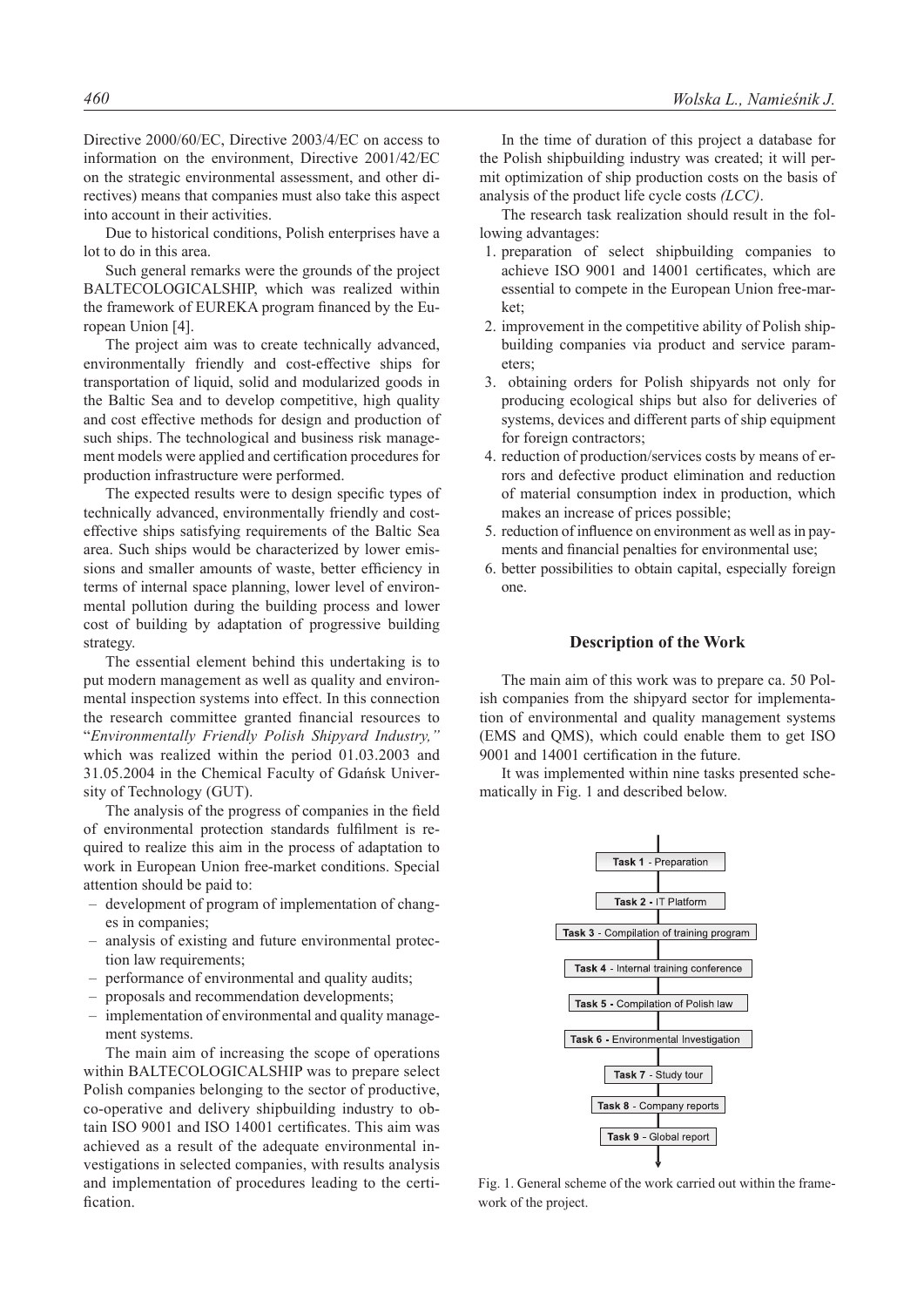## Preparation

The successive tasks success was dependent on the interest in our project by Polish companies. Therefore the preparation stage was important and included:

- finding appropriate people to realize project tasks (experts, consultants, etc.);
- preparation of a database of Polish shipyard industry sector companies and cooperating enterprises;
- preparing a promotion program, whose aim was to invite companies to participate in the project;
- information and recruitment campaigns among companies;
- visiting the companies interested in the project and meeting with top managers;
- making an agreement between these companies and GUT;
- analyzing information

## IT Platform

This subtask was carried out by the Swedish company Centercom AB. The intention of the task was to create an IT platform for collection and presentation of data that could be used for LCA/LCC analysis of ship production processes. All participating companies were presented in the test module that was used for communication.

## Compilation of Training Program

The education program with documentation and presentation materials and a guideline for environmental investigations were produced within this subtask. They included:

- seminar presentation and workshop materials;
- Power Point presentation for top management meetings;
- the Polish version of the Swedish handbook of Environmental Investigation (CD and book) together with excel files: 1) Inventory – enabling inventory of inputs and outputs; 2) FMEA (Failure Mode Effect Analysis) enabling estimation of significant aspects [5];
- the handbook of implementation of ISO 9001:2000 standard;
- analysis of foreseen trends in changes of environmental law (resulting from Poland's accession to the EU) relating to changes in the shipbuilding industry.

### Internal Training Conference

The Polish and Swedish experts finalized the education seminar presentation of material and documentation for the participants at an international training conference in Poland. The objective of this conference was to finalize all paperwork included and to train each other in how to use the material in order to get a standardized training program for all groups of trainees.

# Compilation of Polish Laws

Requirement according to ISO 14001 standard was, that companies that wanted to be certified had to fulfil the environmental laws in the country of operation. An executive summary of Polish laws was available as a basis for environmental investigations. The Polish side prepared such documents in the way given by Swedish partners.

#### Environmental Investigation

This subtask was the largest part of the project. It was run between March 2003 and May 2004. 37 invited companies were divided into four groups and they started:

- a one week education seminar for each group (1-3 persons per company);
- after the seminar each company, with the assistance of experts, started to collect data according to the guideline for environmental investigation and to check the list for quality investigation (if necessary). In addition, they prepared documentation and set up internal procedures to form the basis for ISO 9001 or ISO 14001 handbook in the company as needed for certification;
- one week study tour in Sweden;

Companies which ended their work in the project prepared environmental reports with executive summary and quality reports (if quality investigation was performed) with assistance of experts. After finalizing this work, a quality management system was implemented in two companies according to ISO 9001:2001 standard and in two other companies an environmental management system was implemented according to ISO 14001 standard.

## **Results**

After more than 300 invitations had been sent, different types of problems appeared during contact with companies. The most important were:

- all companies stressed the generally difficult economic situation in Poland and particularly in their company (they were focusing on finding contracts).
- top management did not see a connection between an environmental management system and market position (it should be stressed that top managers in Poland generally have poor knowledge of EMS).
- implementation of ISO 14001 is connected with spending money without profit; it is not seen as an investment in the future;
- little knowledge of environmental management systems;
- majority of companies lacked appropriate specialists (environmental specialists with good practice and knowledge), who could advocate for environmental and quality management.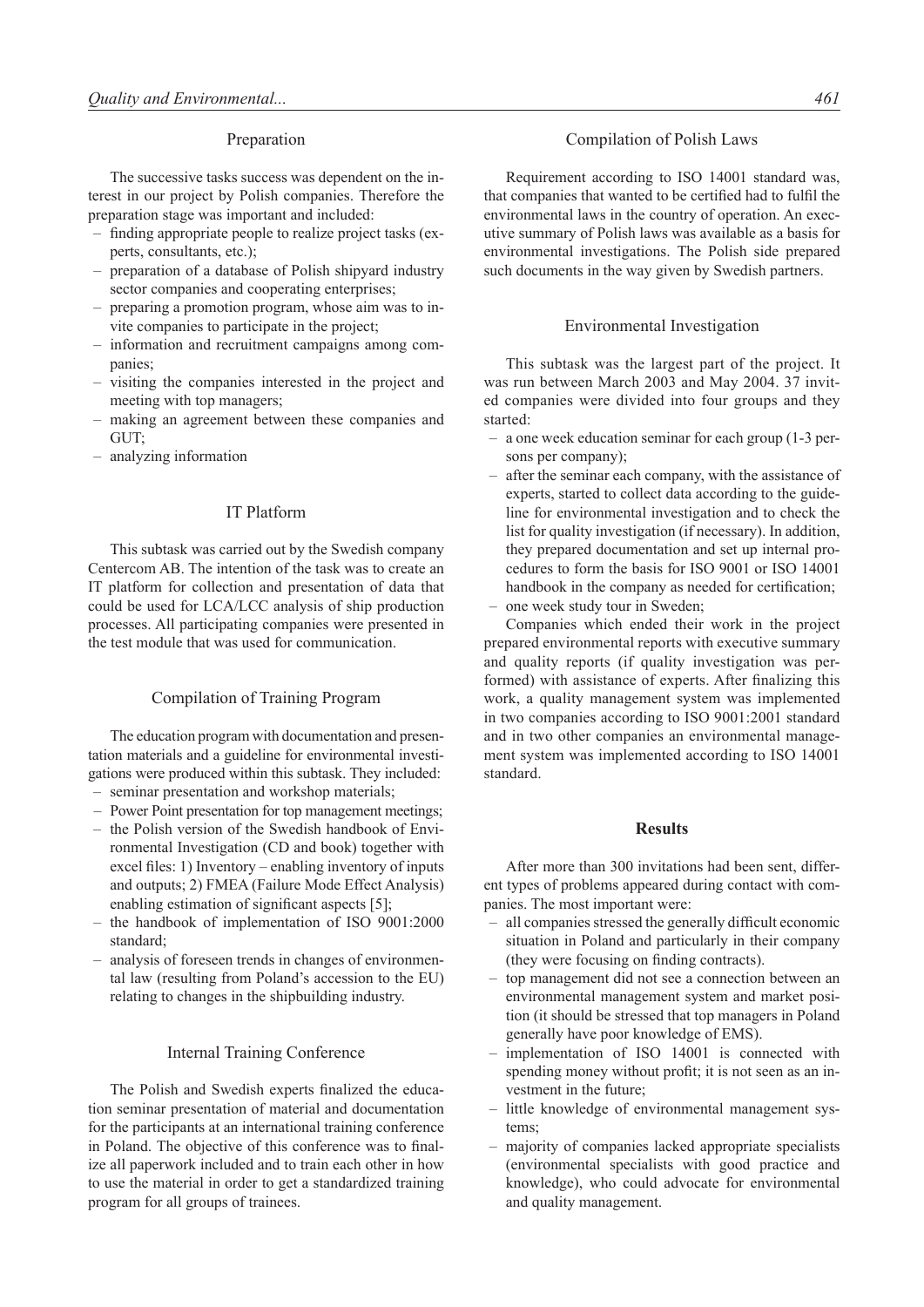Ultimately, 50 companies answered positively to organizers and after negotiation 37 companies decided to participate in the project.

A short characteristic of the project participants is presented below to give a picture of our work. Distribution of these companies according to their size was as follows: big companies  $-27%$ , medium  $-24%$ , small – 49%. Nearly all large Polish shipyards participated in our project (Szczecin Shipyard NOWA, North Shipyard, Gdańsk Shipyard, Naval Shipyard, Shipyard Gdynia).

Almost all big companies had a quality management system and 50% of big companies started to implement EMS. However, 60% of small and medium companies did not had any management systems. The companies informed generally that they needed environmental managers with good practice and experience. Small companies needed additional money to employ such persons.

The project described here was the source of support for companies involved only during the first step of ISO 14001 and if necessary the ISO 9001 implementation process, but from the psychological point of view this first step was very important.

The appropriate motivation of top management and transfer of knowledge accompanied by assistance in the first stages of system build-up makes the position of employees responsible for the process comfortable. The share of duties in the field of implementation of ISO

14001 between company, experts and certification body is schematically presented in Fig. 2. In the project, obligatory, individual meetings of top management authorities took place. The studies indicate [3] that the main motivation of implementation of management systems is inspiration of a firm's top management. Therefore. this task was important.

The top management meetings were a chance to change the attitudes of management toward implementation of EMS, which was directed exclusively to obtain the certificate. It also helped to change the declared participation in implementation process into active operations giving higher importance to problems of environment protection [6].

During this project persons responsible for EMS implementation in companies:

- received optimal amounts of theoretical knowledge not only on economic activity influences on the environment but also on the activity of global effects such as global warming, acid rain and the ozone hole;
- received legal requirements compendium in force in the country;
- were acquainted with ISO 14001 standard requirements [2];
- carried out an environmental audit (environmental investigation) accompanied by a consultant and under his control, on the basis of guidebook, co-operating with other people in company;
- did their training in Swedish companies.



Fig. 2. Share of duties in the process of implementing of ISO 14001 between company, experts and certification body.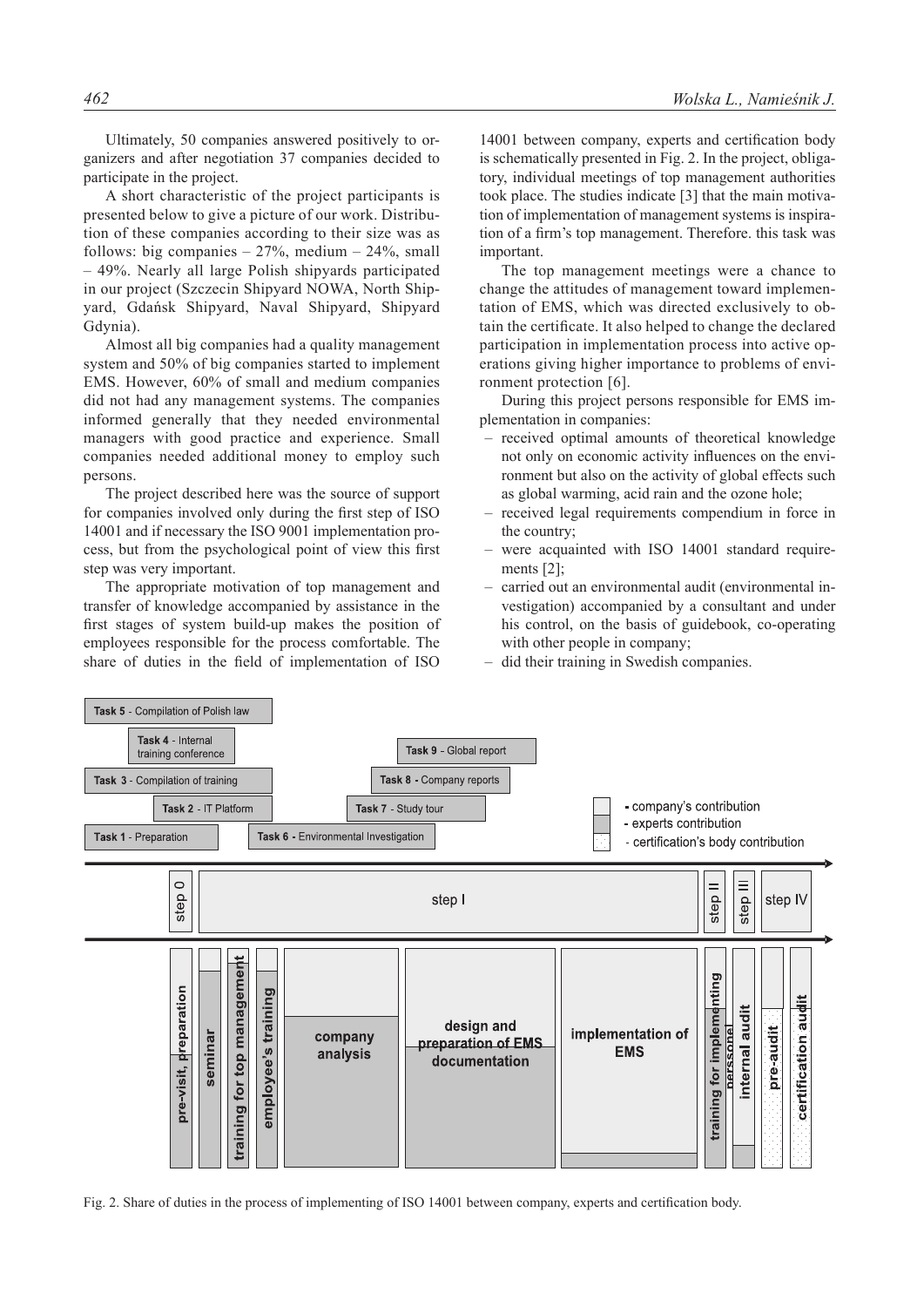In each case environmental investigation was finalized by a comprehensive report. In order to quantify the magnitude, resource consumptions and emissions were calculated using one measure of environmental impact only *i.e.* ELU (Environmental Load Units). Following these calculations a failure mode and effect analysis on the basis of resource consumption, emissions, waste, accident risks etc., were made.

In addition, the companies prepared executive summaries, which included the following problems:

- area of activity and policy of the company;
- methodology;
- company environmental aspects;
- dangerous materials and substances;
- measurement of environment indexes;
- proposed improvements (routine administrative activities and technical activities).

The direct results of our project are as follows:

- companies worked for 25,000 man-hours within quality and environmental management systems;
- 13 companies finished reports on quality investigation and two companies were led to certification;
- 26 companies finished reports on environmental investigation (environmental audit) and two companies were led to certification (there were different reasons why not all 37 companies completd the project);
- 5 companies declared implementation of EMS in 2005 and certification of the system, other companies would use EMS without certification;
- about 45 persons received new levels of competence in their areas, giving them better positions in the job market.

Indirect effects are first of all:

- increase in pro-ecological consciousness and environmental management principles and increased knowledge of managerial personnel;
- to enable companies proxies of environmental management to establish cooperation and to exchange experiences as a result of participation in the project;
- increase in interest of possibilities of getting resources for proecological activities;
- better consciousness of proecological law and trends in its change in the area of shipyard industry connected with access to the EU;

and in further prospects:

- resulting from EMS system implementation advantages such as costs and payment reduction, accordance with law rules, easier access to credits, better competition abilities,
- the realization of this project resulted in a new proposal aimed at informing managers of the largest number of Small and Medium-Sized Enterprises (SMEs) resulting from their implementation;
- environmental condition improvement.

Further project results are:

- carrying out research in the field of new instruments used within the framework of environmental management and finishing it with an attempt to work out standards to do a Life Cycle Assessment (Analysis) of the ship (LCA);
- formation of the data base concerning Polish companies working within the framework of the shipyard in-



Fig. 3. Possibility of implementation of QMS and EMS in companies participating in the project – on the basis of the opinion of managers  $(0 - \text{lack of possibility}, 5 - \text{high probability of implementation}, * - \text{average value}).$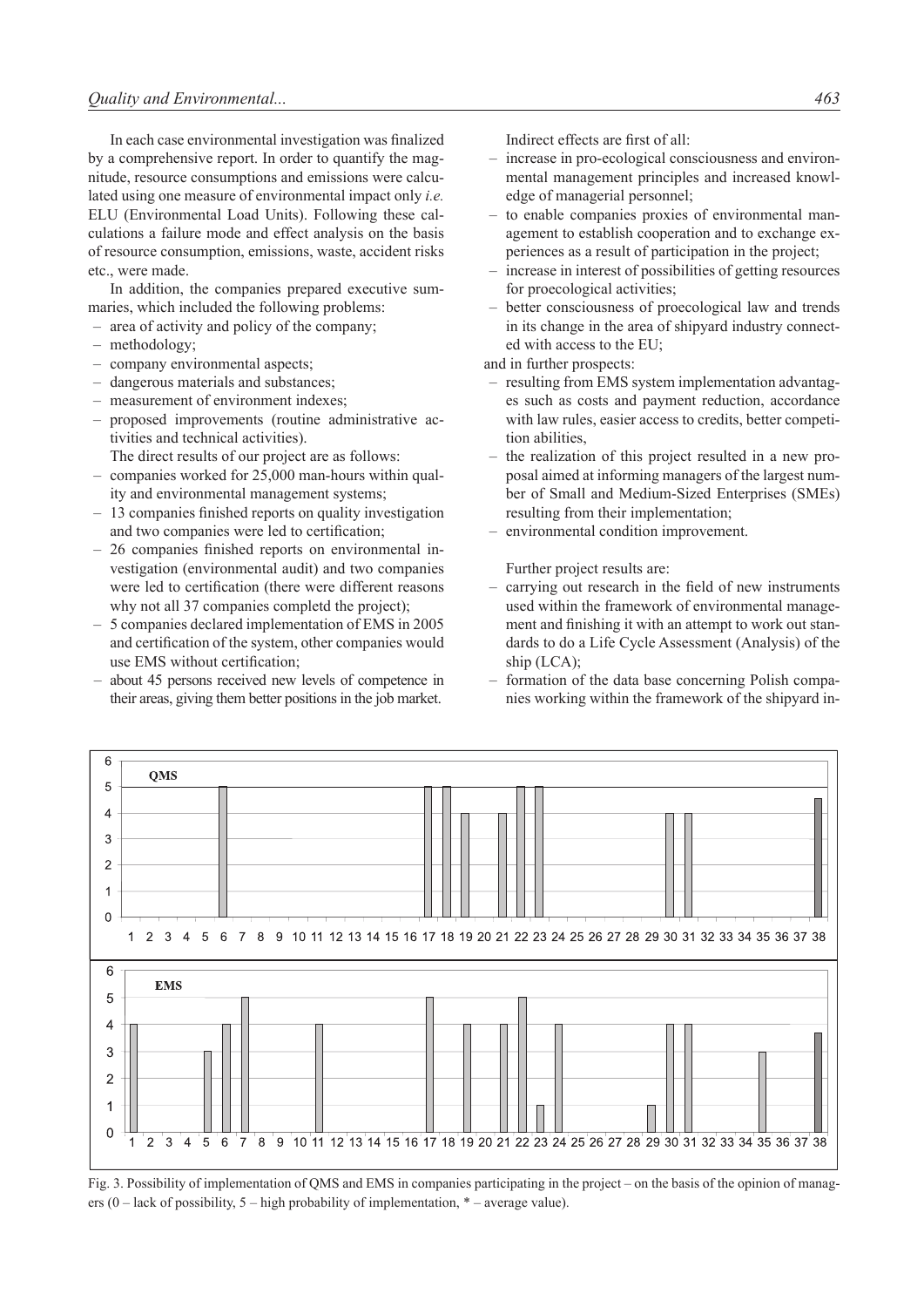| Aim to achieve                                                                                                                                                                                                                                                                                      | Suggested actions                                                                                                                                                                                                                                                   |
|-----------------------------------------------------------------------------------------------------------------------------------------------------------------------------------------------------------------------------------------------------------------------------------------------------|---------------------------------------------------------------------------------------------------------------------------------------------------------------------------------------------------------------------------------------------------------------------|
| Increase of environmental consciousness level among decision-<br>makers and Polish management personnel.                                                                                                                                                                                            | It is suggested to create the individual training system for <i>top</i><br>management in the field of general environmental knowledge,<br>balanced development ideas, tools used in environmental man-<br>agement and advantages resulting from EMS implementation. |
| To enable companies to employ specialists (for example, gradu-<br>ates of specialization "Environmental Protection" and "Environ-<br>mental Protection Technologies" run at the Department of Chem-<br>istry of the Gdańsk University of Technology) on the position of<br>proxies for environment. | "Graduate" program support.                                                                                                                                                                                                                                         |
| • To enable students to study the realities of the work of Polish<br>company (carrying out of audits within the confines of tutorials),<br>Training of proper personnel in the field of:<br>E<br>- development of new tools,<br>- improvement of ecological conditions.                             | Starting the project, which could be a collaboration between<br>university and industry in the field of EMS implementation and<br>also could help to solve ecological problems worrying Polish<br>companies.                                                        |

Table 1. Suggested directions of further work in the field of research task.

dustry (on the strength of environmental audit results), which will be the future basis for the further research on Life Cycle Analysis of the ship (LCA) [7, 8];

– to enable students of the Gdańsk University of Technology, Chemical Faculty, within *"Environmental Audits and Influence on Environment Estimation,"* not only to acquaint with Swedish standards of carrying out environmental audits but also to participate actively in environmental inspections realized within this project.

The opinions of managers participating in the project concerning the changes in their knowledge in the field of EMS and QMS before and at the end of the project are also presented. Evaluation of the results was conducted on the basis of satisfaction questionnaires filled out by companies after project completion.

Generally managers started with not quite a bad level of knowledge in the field of QMS, and assessment of their knowledge after the project grew by one unit.

Knowledge of EMS was generally not satisfactory (average estimation of their knowledge by managers was of about 1.5 marks in a 5-mark range), but after the project it grew by two units.

Estimation of the possibility of implementation of EMS and QMS by managers in given companies are presented in Fig. 3. A lot of companies declared that after participation in the project they had enough knowledge to implement EMS by themselves.

The above opinion confirms that the ways of working established in this program are correct, though this opinion is a subjective one.

At the end of the project a special survey between managers who participated in implementation of ISO 14001 had been carried out. They had been asked to evaluate the quality of work of the group of consultants. Histograms presented in Fig. 4 confirm the high quality of their work.

# **Summary**

The research realization and the investigations conducted can be the basis for the following conclusions:

– there is great diversification of management systems amoung Polish companies;